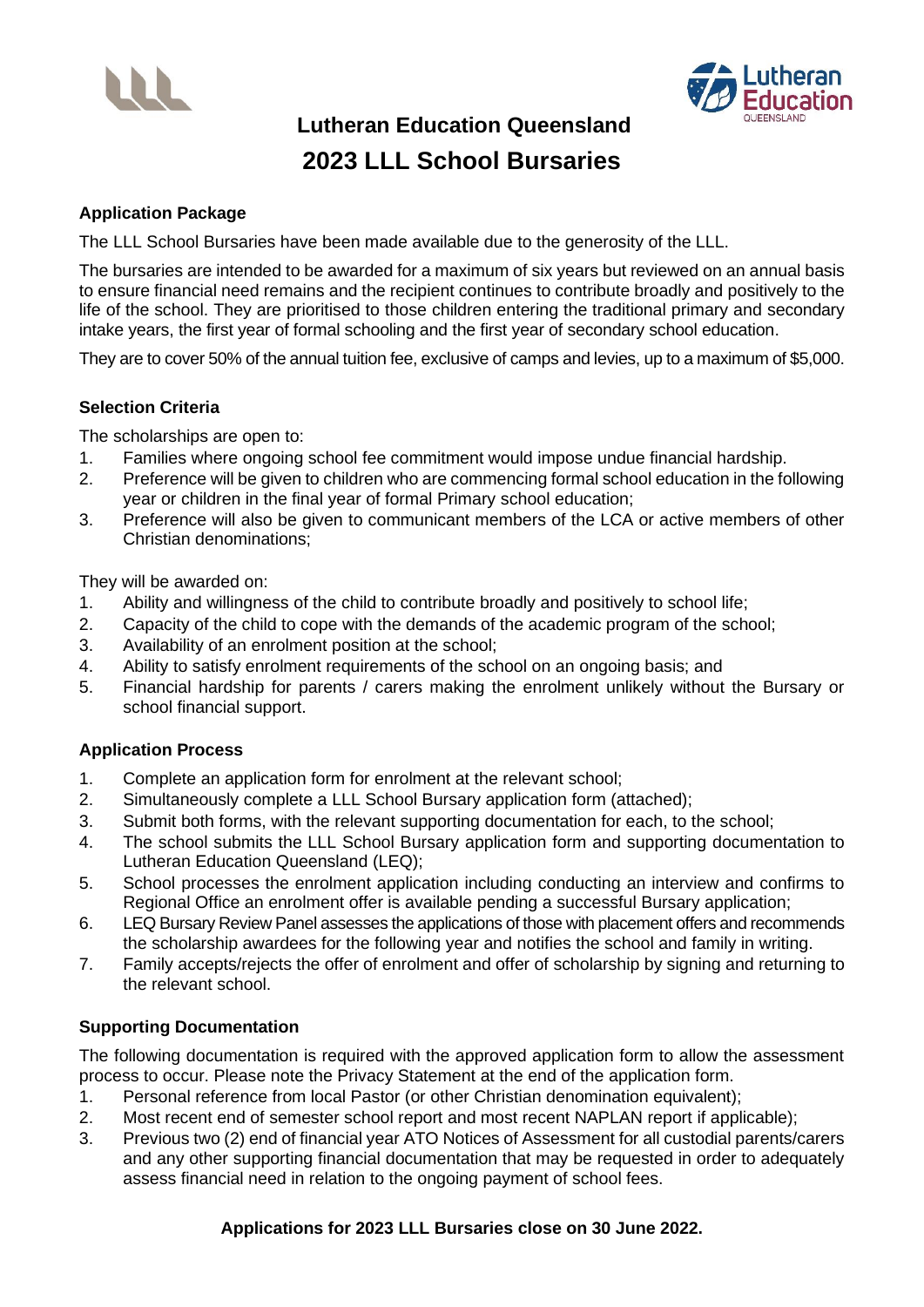



# **Lutheran Education Queensland** 2023 LLL School Bursaries

# **APPLICATION FORM**

| <b>Parent/Guardian's Details:</b>        |                                                                                                                                                                                                                                                                                                                                                    |     |    |  |  |
|------------------------------------------|----------------------------------------------------------------------------------------------------------------------------------------------------------------------------------------------------------------------------------------------------------------------------------------------------------------------------------------------------|-----|----|--|--|
|                                          |                                                                                                                                                                                                                                                                                                                                                    |     |    |  |  |
|                                          |                                                                                                                                                                                                                                                                                                                                                    |     |    |  |  |
|                                          |                                                                                                                                                                                                                                                                                                                                                    |     |    |  |  |
|                                          |                                                                                                                                                                                                                                                                                                                                                    |     |    |  |  |
|                                          |                                                                                                                                                                                                                                                                                                                                                    |     |    |  |  |
|                                          |                                                                                                                                                                                                                                                                                                                                                    |     |    |  |  |
|                                          | Contact numbers: (H) ___________________________                                                                                                                                                                                                                                                                                                   |     |    |  |  |
|                                          | $(W) \begin{picture}(150,10) \put(0,0){\line(1,0){10}} \put(15,0){\line(1,0){10}} \put(15,0){\line(1,0){10}} \put(15,0){\line(1,0){10}} \put(15,0){\line(1,0){10}} \put(15,0){\line(1,0){10}} \put(15,0){\line(1,0){10}} \put(15,0){\line(1,0){10}} \put(15,0){\line(1,0){10}} \put(15,0){\line(1,0){10}} \put(15,0){\line(1,0){10}} \put(15,0){\$ |     |    |  |  |
|                                          |                                                                                                                                                                                                                                                                                                                                                    |     |    |  |  |
| <b>Scholarship Applicant's Details:</b>  |                                                                                                                                                                                                                                                                                                                                                    |     |    |  |  |
|                                          |                                                                                                                                                                                                                                                                                                                                                    |     |    |  |  |
|                                          |                                                                                                                                                                                                                                                                                                                                                    |     |    |  |  |
|                                          |                                                                                                                                                                                                                                                                                                                                                    |     |    |  |  |
|                                          |                                                                                                                                                                                                                                                                                                                                                    |     |    |  |  |
|                                          |                                                                                                                                                                                                                                                                                                                                                    |     |    |  |  |
| <b>Church Membership</b>                 |                                                                                                                                                                                                                                                                                                                                                    |     |    |  |  |
|                                          |                                                                                                                                                                                                                                                                                                                                                    |     |    |  |  |
|                                          |                                                                                                                                                                                                                                                                                                                                                    |     |    |  |  |
|                                          |                                                                                                                                                                                                                                                                                                                                                    |     |    |  |  |
|                                          | Has a personal reference from Pastor/Clergy/Teacher been attached?                                                                                                                                                                                                                                                                                 | Yes | N٥ |  |  |
| <b>Lutheran School Seeking Enrolment</b> |                                                                                                                                                                                                                                                                                                                                                    |     |    |  |  |
|                                          |                                                                                                                                                                                                                                                                                                                                                    |     |    |  |  |
|                                          |                                                                                                                                                                                                                                                                                                                                                    |     |    |  |  |
|                                          |                                                                                                                                                                                                                                                                                                                                                    |     |    |  |  |
|                                          | Has an application for enrolment been submitted?                                                                                                                                                                                                                                                                                                   | Yes |    |  |  |